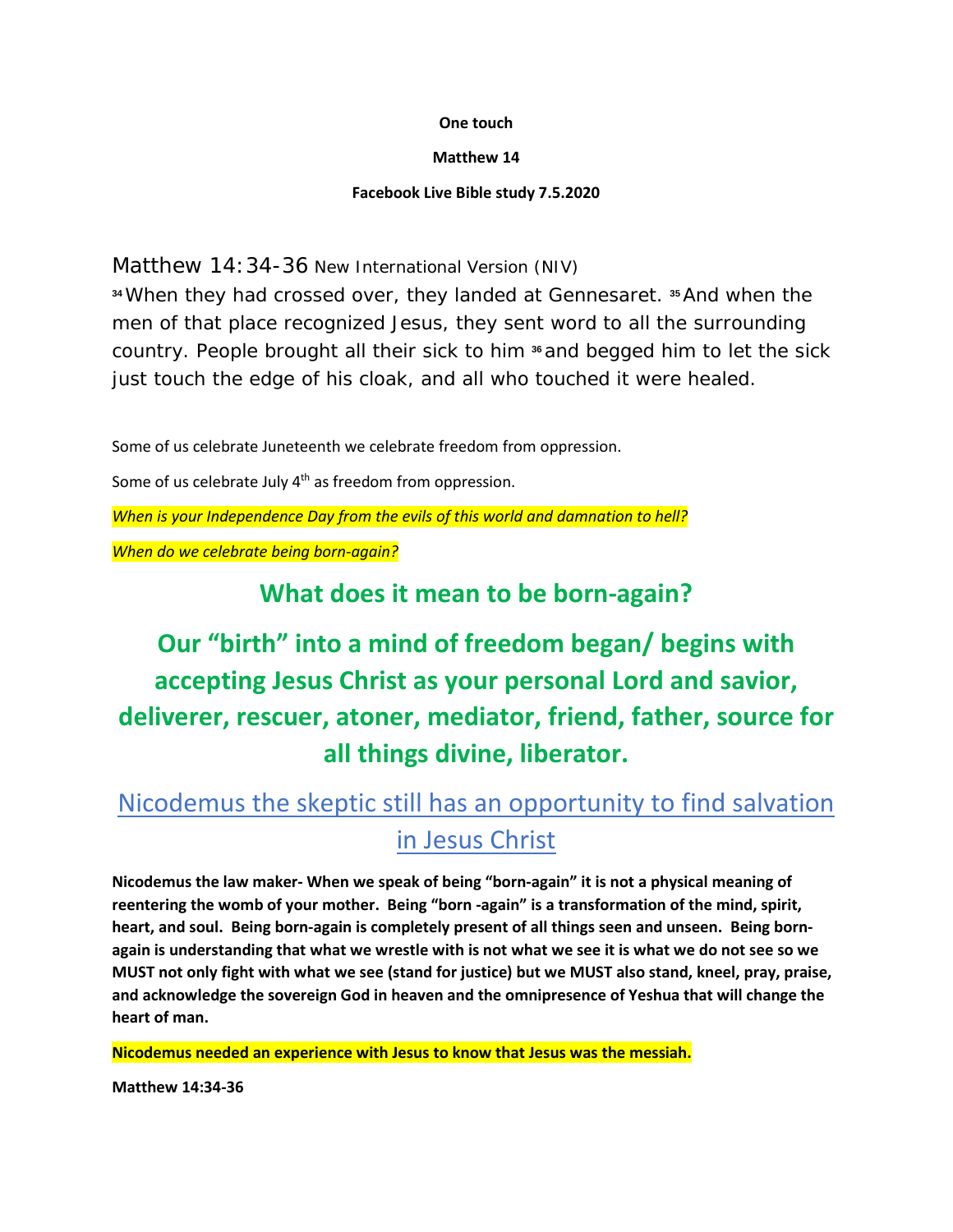#### The woman with the issue of blood the faithful believer in Jesus Christ ability to heal has the opportunity for salvation in Jesus Christ

#### **Woman with an issue of blood**

Matthew 9:20-22 New International Version (NIV)

**<sup>20</sup>** Just then a woman who had been subject to bleeding for twelve years came up behind him and touched the edge of his cloak. **<sup>21</sup>**She said to herself, "If I only touch his cloak, I will be healed."

**<sup>22</sup>** Jesus turned and saw her. "Take heart, daughter," he said, "your faith has healed you." And the woman was healed at that moment.

### The woman needed an experience with Jesus, a healing to know that Jesus was real

John 20:29

#### Thomas the intellectual one needed proof to believe in Jesus Christ

Then Jesus told him (Thomas), "Because you have seen me, you have believed; blessed are those who have not seen and yet have believed."

#### When does our faith end?

When life is too hard for you to handle so you give in to pressures and stop having faith in God? Or do you seek, pray, praise, prophesy, preach, walk in faith?

**Question: Could our lack of faith be hindering healing of this world?** 

**Question: Could our lack of intention to share about Jesus Christ be one of the reasons why we are in a state of peril and pain as a world?**

**True followers of Jesus Christ we MUST stand for Jesus Christ at all times and at all costs.** 

#### **The importance of having freedom from sin**

Romans 8:2:

makes it clear that, in addition to death, **sin** is another means by which one can be **separated** from **God's love**. One who does not repent of **sins** through Jesus Christ remain subject to the condemnation due all sinners. Further, **sin** can **separate** mankind from **God** even in this life

**Sin separates us from the love of God- not God separating from us but us separating from God because** *we desire sin over the sacrifice of not sinning***.**